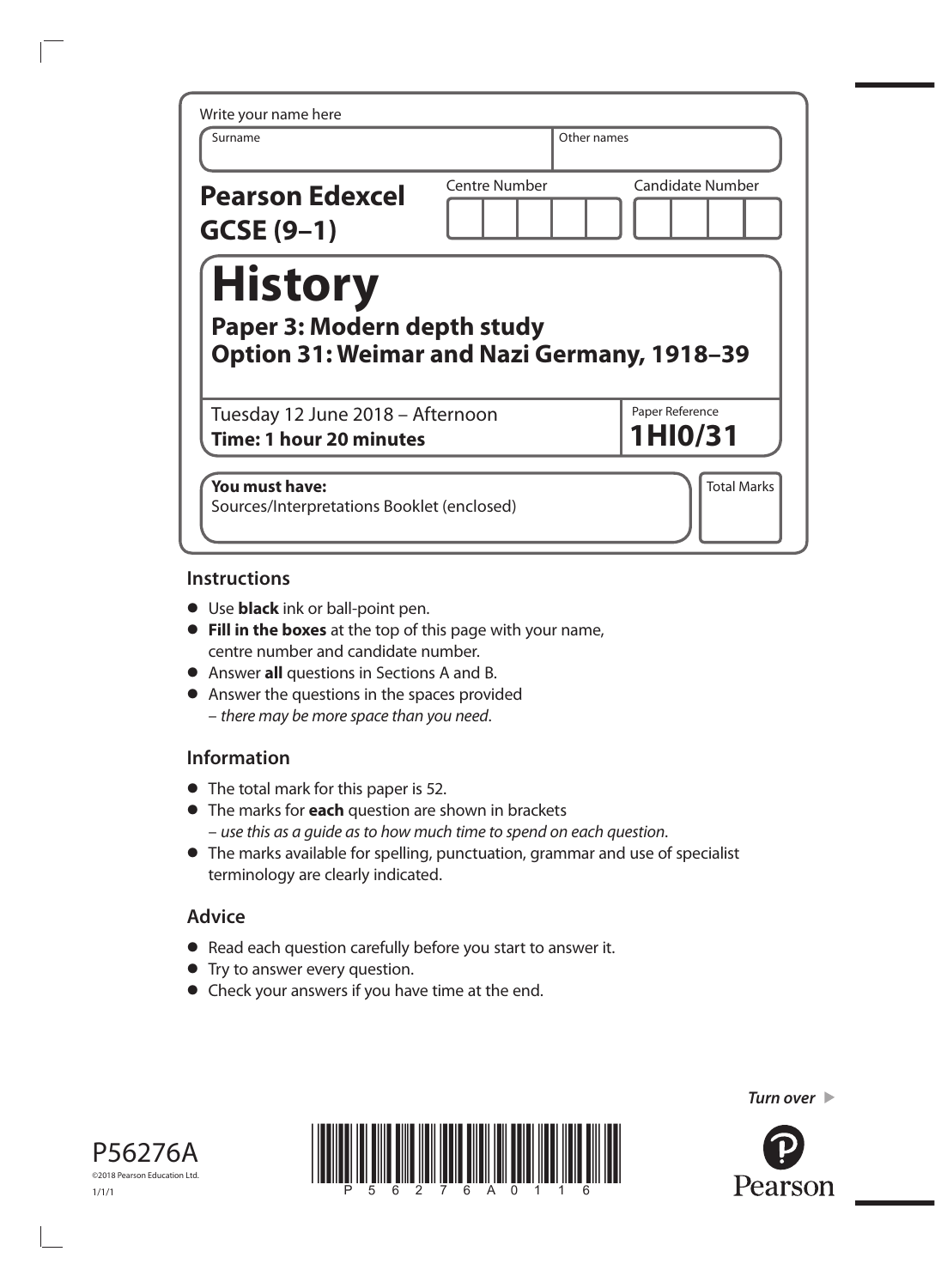**DO NO MENTE MITHS AREA** 

DONOTWRITEINTHIS AREA

## **SECTION A**

#### **Answer both questions.**

#### **Study Source A below and then answer Question 1.**

**Source A:** From *Berlin Diary* by William L Shirer. Shirer was an American journalist living in Berlin at the time of the Olympic Games. He wrote this diary entry in August 1936.

The Olympic Games finally came to an end today. Hitler and the others showed up this afternoon for the final ceremony, which continued until well after dark. The Nazis have succeeded with their propaganda. First, the Nazis have run the games on an extravagant scale never before experienced, and this has appealed to the athletes. Second, the Nazis have put on a good show for the general visitors, especially those who are big businessmen.

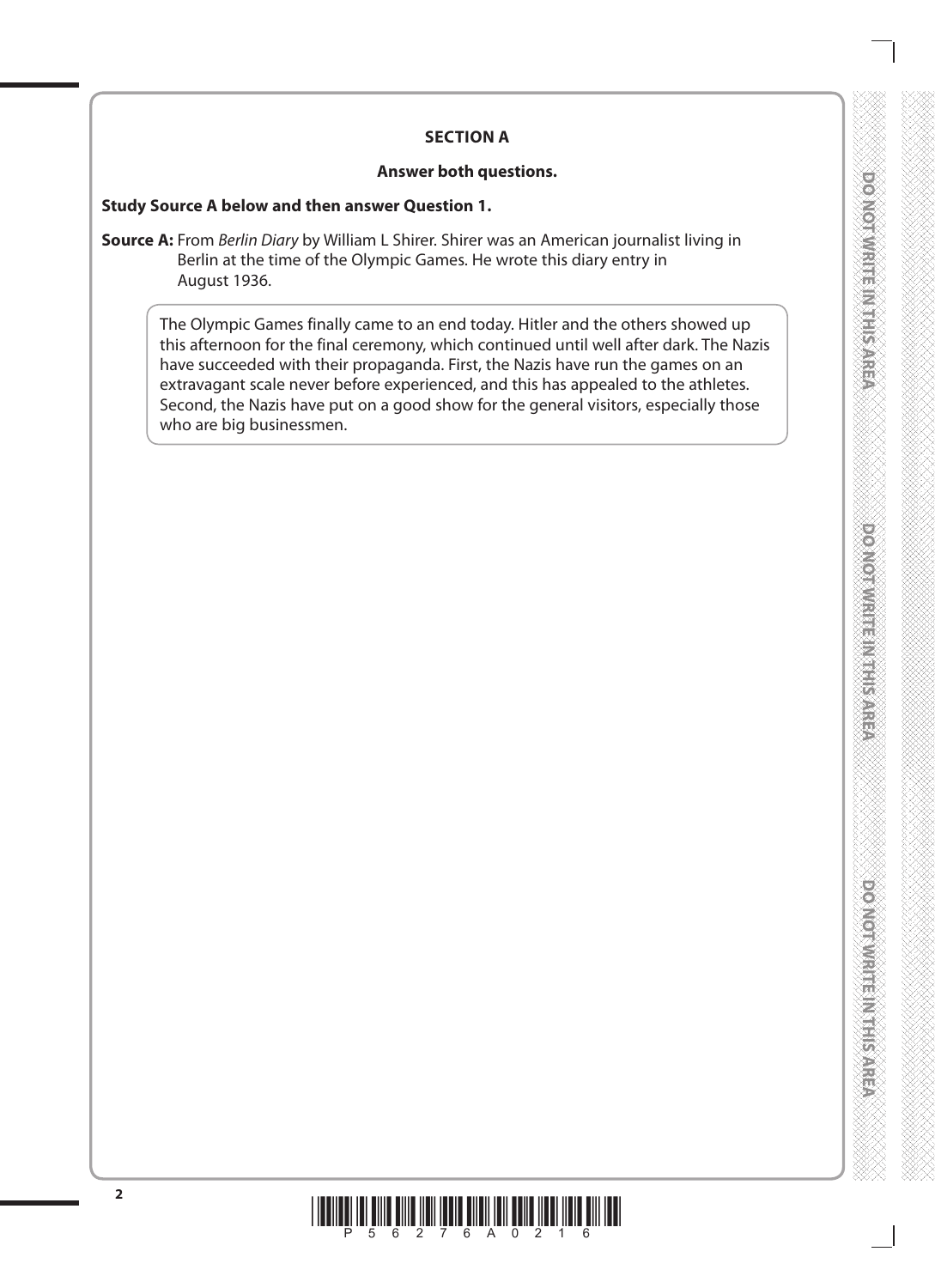| (i) What I can infer:  |                                          |                                  |  |
|------------------------|------------------------------------------|----------------------------------|--|
|                        |                                          |                                  |  |
|                        | Details in the source that tell me this: |                                  |  |
|                        |                                          |                                  |  |
| (ii) What I can infer: |                                          |                                  |  |
|                        |                                          |                                  |  |
|                        | Details in the source that tell me this: |                                  |  |
|                        |                                          |                                  |  |
|                        |                                          | (Total for Question 1 = 4 marks) |  |
|                        |                                          |                                  |  |
|                        |                                          |                                  |  |

**DONOTWRITE IN THIS AREA** 

**DOMOTWERE INTHIS AREA** 

**DOMOT WRITE IN THIS AREA** 



 $\overline{\mathbf{3}}$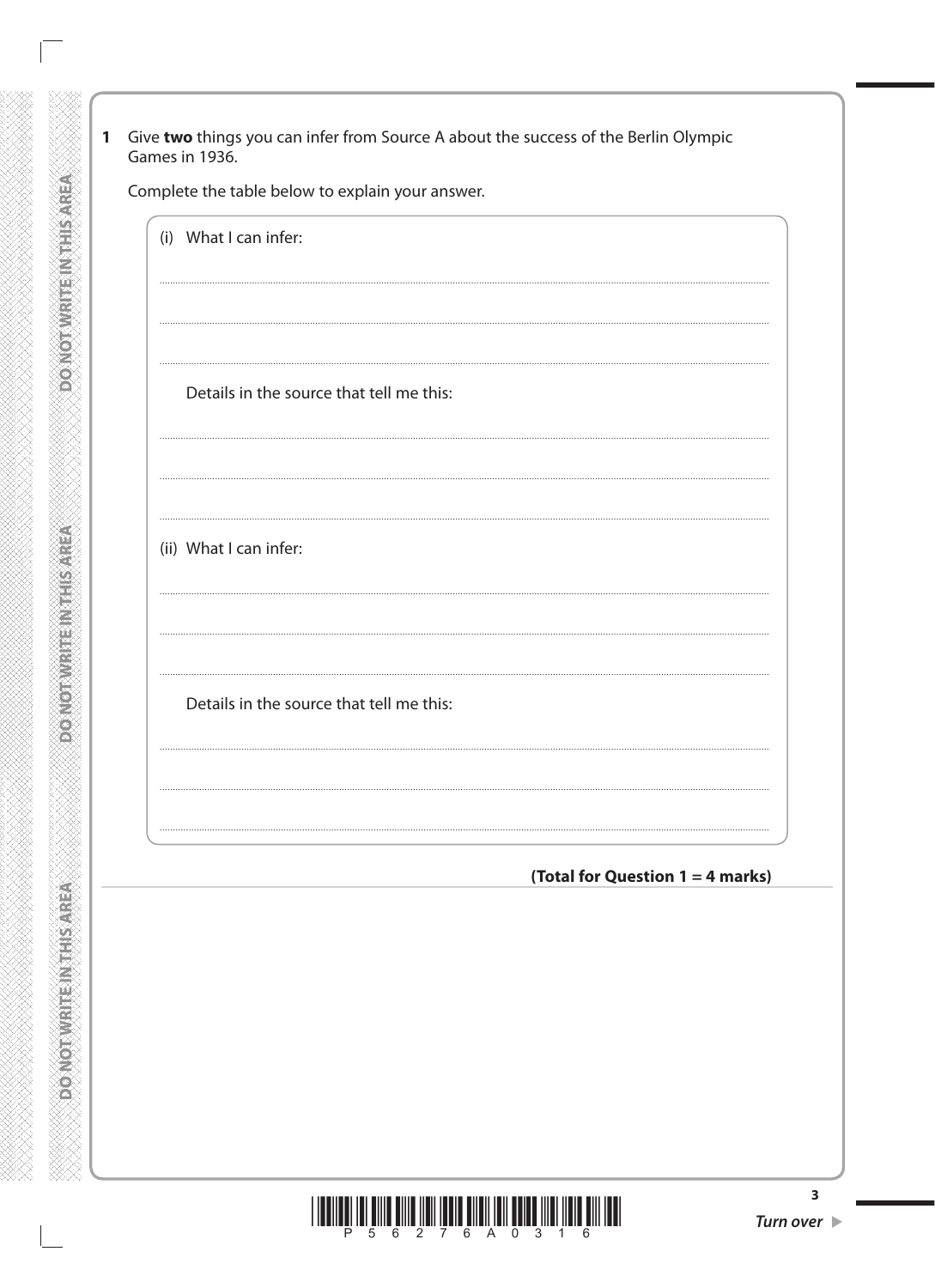| 2 Explain why the Nazis were able to reduce unemployment in Germany in the years |
|----------------------------------------------------------------------------------|
| 1933-39.                                                                         |

 $(12)$ 

You may use the following in your answer:

- rearmament  $\bullet$
- autobahns  $\ddot{\phantom{a}}$

You **must** also use information of your own.

| ý,                                  |
|-------------------------------------|
|                                     |
| ij<br>i                             |
| ì                                   |
| ś                                   |
|                                     |
| KXXXXXXXXX                          |
| i<br>١                              |
| ü                                   |
|                                     |
| X<br>X                              |
|                                     |
|                                     |
| ż                                   |
|                                     |
|                                     |
| ξ                                   |
|                                     |
| e e e e                             |
|                                     |
|                                     |
| í                                   |
|                                     |
|                                     |
|                                     |
|                                     |
|                                     |
|                                     |
|                                     |
| Í                                   |
|                                     |
|                                     |
|                                     |
|                                     |
| ARRA ARRA ARRA ARRA A MARA A MARA A |
|                                     |
|                                     |
|                                     |
|                                     |
|                                     |
|                                     |
|                                     |
| œ                                   |
|                                     |
|                                     |
|                                     |
|                                     |
| ä.<br>¥                             |
|                                     |
| Š                                   |
|                                     |
|                                     |
|                                     |
| ES ES ES ES ES E                    |
|                                     |
|                                     |
|                                     |
|                                     |
|                                     |
|                                     |
|                                     |
|                                     |
|                                     |
| X                                   |
| ソンシンン<br>ł                          |
|                                     |
| ÿ                                   |
|                                     |
| š                                   |
| Ş<br>Š<br>$\overline{a}$            |
| $\hat{\zeta}$                       |
|                                     |
|                                     |
| Š<br>č                              |
|                                     |
| s                                   |
| Š                                   |
| $\frac{1}{2}$                       |
|                                     |
|                                     |
|                                     |
|                                     |
| è                                   |
| Š                                   |
| $\leq$                              |
| ć                                   |
|                                     |
| ss s                                |
| f                                   |
| ś<br>Ś                              |
| Ś                                   |
| Ì                                   |
| Š                                   |
| Į                                   |
| Ŝ                                   |
| $\overline{\phantom{a}}$            |
| ×                                   |
| i.                                  |
| é                                   |
|                                     |
|                                     |
|                                     |
| Ã                                   |
|                                     |
|                                     |
|                                     |
|                                     |
|                                     |
|                                     |
|                                     |
|                                     |
|                                     |
|                                     |
|                                     |
|                                     |
|                                     |
|                                     |
|                                     |
| Ú                                   |
| $\ddot{\phantom{0}}$<br>Ý           |
|                                     |
|                                     |
|                                     |
| Š                                   |
| $\langle$                           |
|                                     |
|                                     |
| Ç<br>Š                              |

**DO NOTWRITERN HIS AREA** 

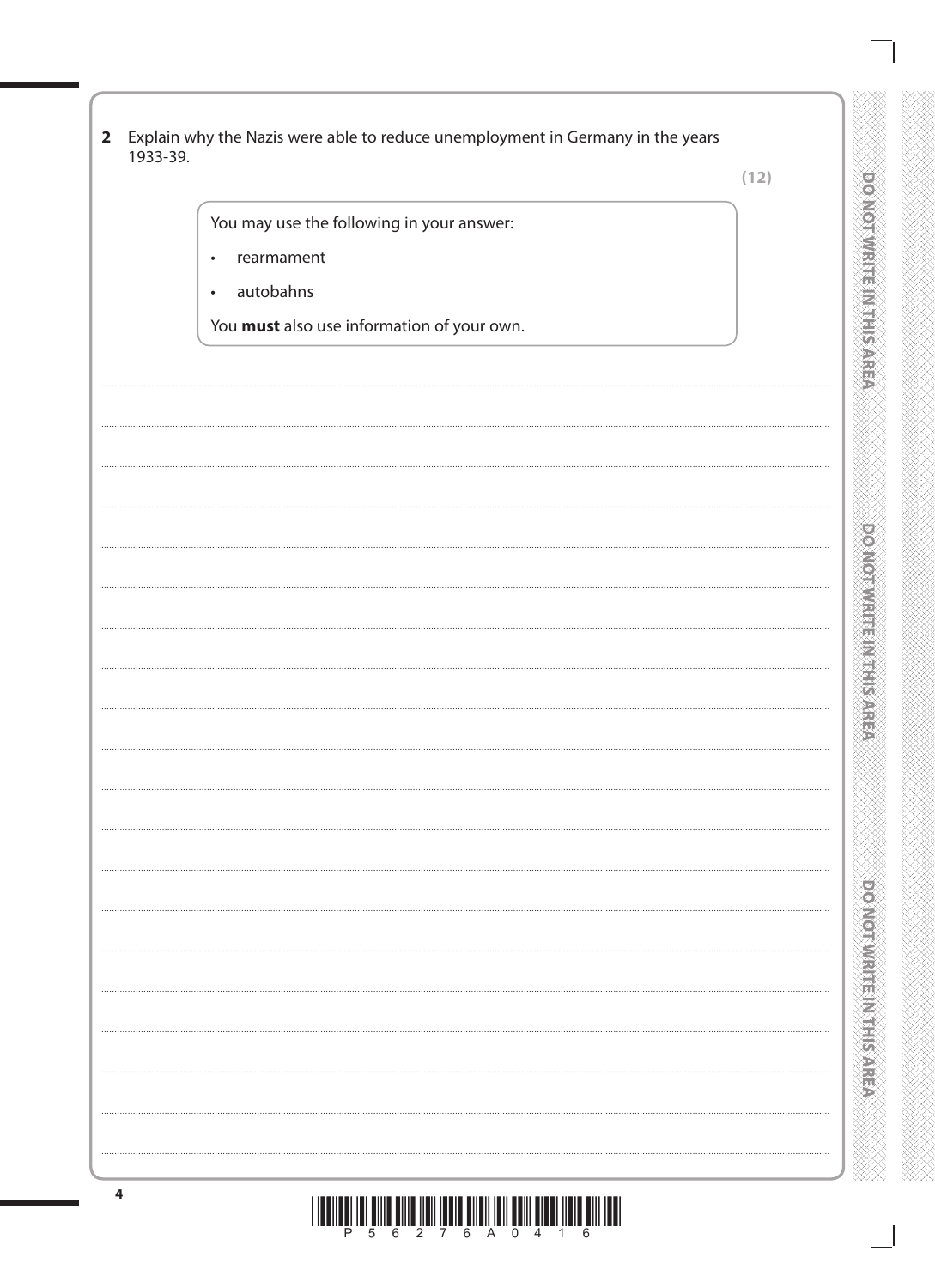| <b>RELIX STRAINER IN STORES</b> |  |
|---------------------------------|--|
|                                 |  |
|                                 |  |
|                                 |  |
|                                 |  |
|                                 |  |
|                                 |  |
|                                 |  |
|                                 |  |
|                                 |  |
|                                 |  |
|                                 |  |
|                                 |  |
|                                 |  |
|                                 |  |
|                                 |  |
|                                 |  |
|                                 |  |
| <b>CERTIFICATION</b>            |  |
|                                 |  |
|                                 |  |
|                                 |  |
|                                 |  |
|                                 |  |
|                                 |  |
|                                 |  |
|                                 |  |
|                                 |  |
|                                 |  |
|                                 |  |
|                                 |  |
|                                 |  |
|                                 |  |
|                                 |  |
|                                 |  |
|                                 |  |
|                                 |  |
|                                 |  |
|                                 |  |
|                                 |  |
|                                 |  |
|                                 |  |
|                                 |  |
|                                 |  |
|                                 |  |
|                                 |  |
|                                 |  |
|                                 |  |
|                                 |  |
|                                 |  |
|                                 |  |
|                                 |  |
|                                 |  |
|                                 |  |
|                                 |  |
|                                 |  |
|                                 |  |
|                                 |  |
|                                 |  |
|                                 |  |
|                                 |  |
|                                 |  |
|                                 |  |
|                                 |  |
|                                 |  |
|                                 |  |
|                                 |  |
|                                 |  |
|                                 |  |
|                                 |  |
|                                 |  |
|                                 |  |
|                                 |  |
| <b>DO NOT WRITE NISTER</b>      |  |
|                                 |  |
|                                 |  |
|                                 |  |
|                                 |  |
|                                 |  |
|                                 |  |
|                                 |  |
|                                 |  |
|                                 |  |
|                                 |  |
|                                 |  |
|                                 |  |
|                                 |  |
|                                 |  |
|                                 |  |
|                                 |  |
|                                 |  |
|                                 |  |
|                                 |  |
|                                 |  |
|                                 |  |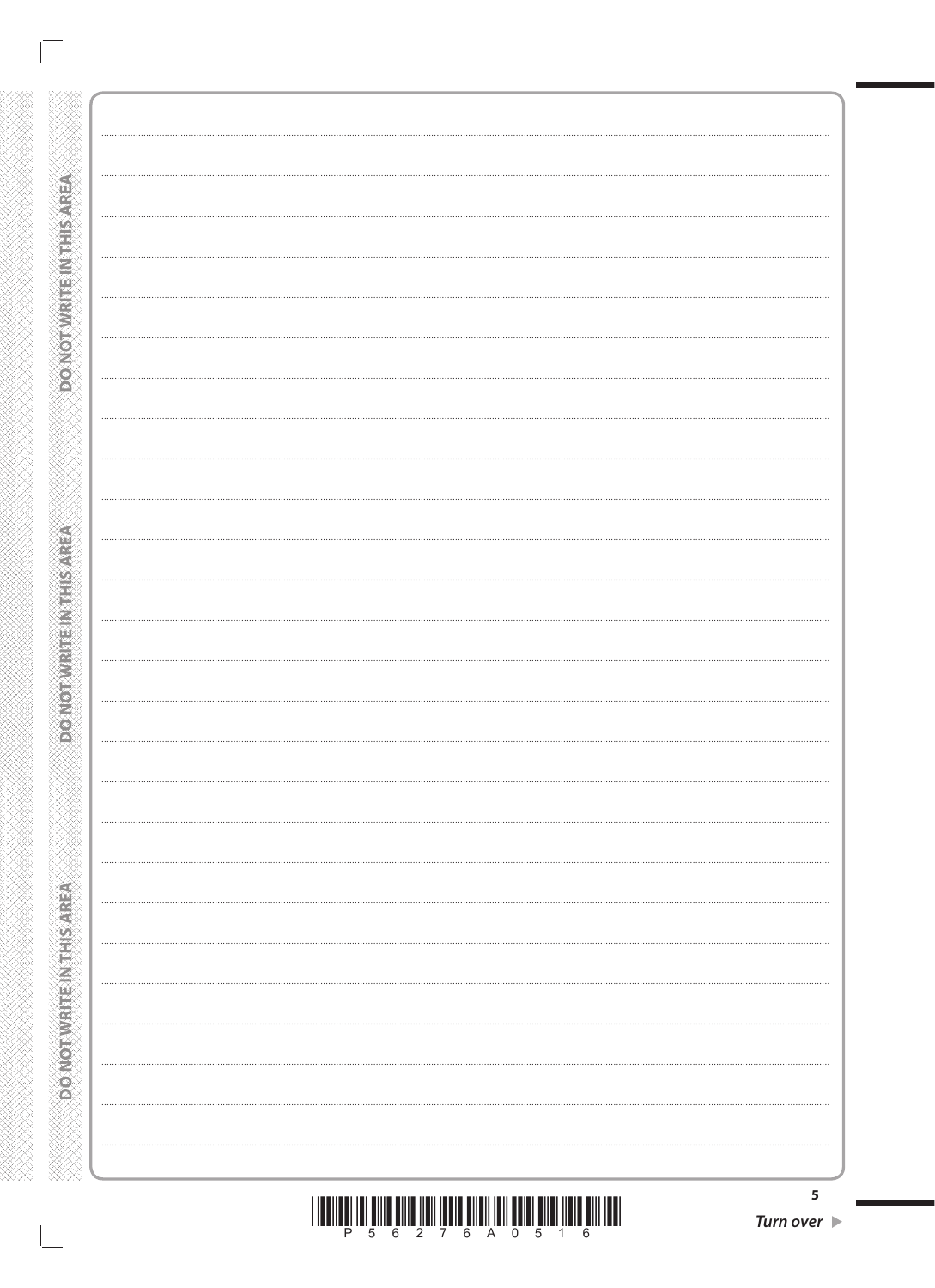| <b>DO NOT WRITE IN THIS AREA</b> |
|----------------------------------|

SXXXXXX

| <b>TOTAL FOR SECTION A = 16 MARKS</b> |
|---------------------------------------|
| (Total for Question 2 = 12 marks)     |
|                                       |
|                                       |
|                                       |
|                                       |
|                                       |
|                                       |
|                                       |
|                                       |
|                                       |
|                                       |
|                                       |
|                                       |
|                                       |
|                                       |
|                                       |
|                                       |
|                                       |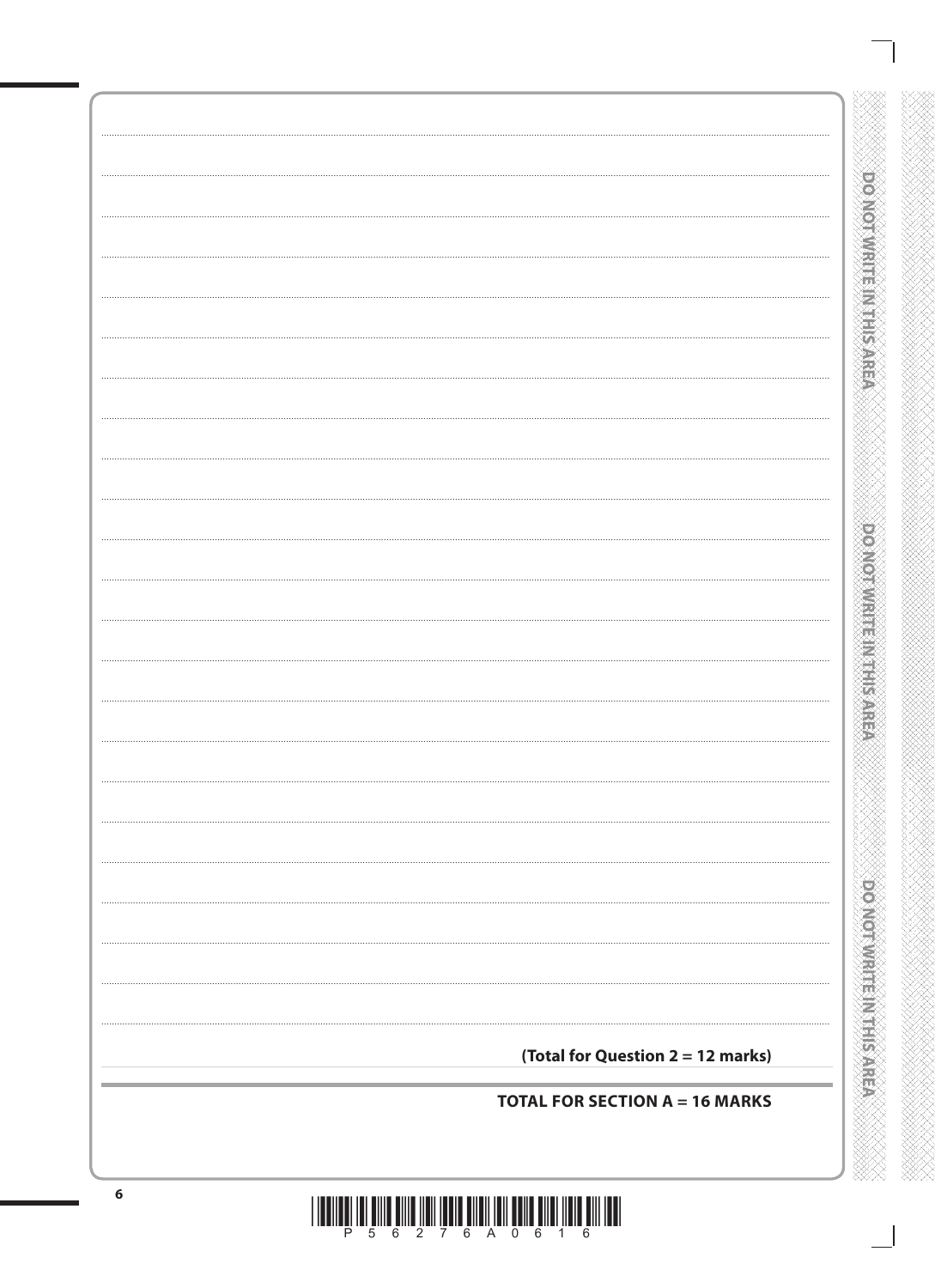#### **SECTION B**

#### For this section, you will need to use the sources and interpretations in the **Sources/Interpretations Booklet.**

#### 3 (a) Study Sources B and C.

How useful are Sources B and C for an enquiry into the challenges facing the Weimar Republic in the years 1919-23?

Explain your answer, using Sources B and C and your knowledge of the historical context.

|   | I<br>$\frac{1}{2}$                |    |  |
|---|-----------------------------------|----|--|
| × | <b>Contract Contract Contract</b> | ۰, |  |



 $\overline{7}$ 

**DOMORAVISTICITY** 

**ASSINGLYMENTE IN THIS AREA**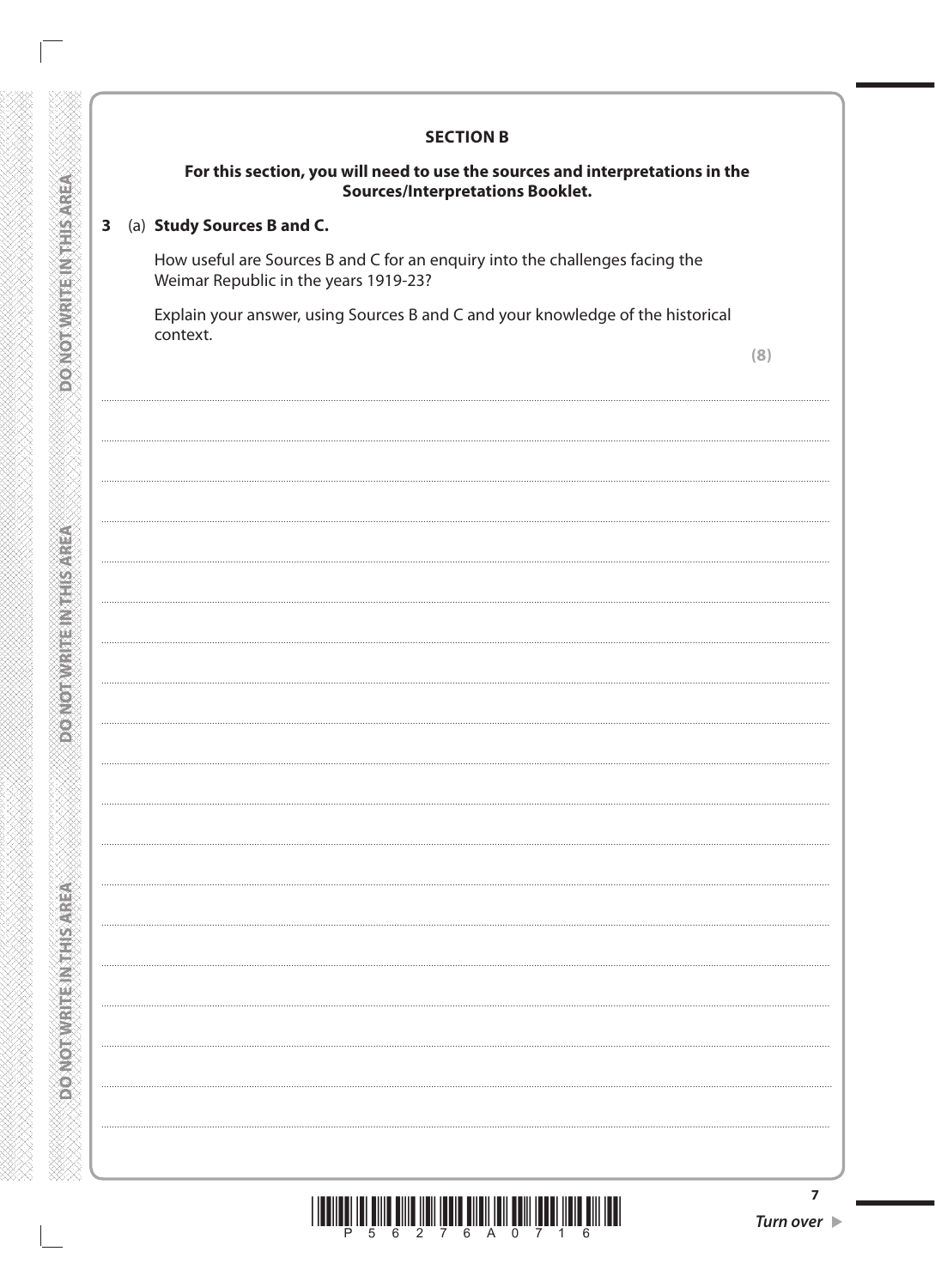|        | ×                |
|--------|------------------|
|        | ś<br>ü           |
|        | ò                |
|        | Ş                |
|        |                  |
|        |                  |
| .<br>ï | V                |
|        |                  |
|        | Ĉ                |
|        | RANAN MANAG<br>Ĉ |
|        | $\leq$           |
|        |                  |
|        | ξ<br>ÿ           |
|        | $\leq$<br>ś      |
|        | ÿ                |
|        | $\leq$<br>ì      |
|        | ξ                |
|        | $\leq$           |
|        | ś<br>ć           |
|        |                  |
|        | ś                |
|        | ÿ<br>ś           |
|        | š<br>J<br>í      |
|        | ú<br>Š<br>u      |
|        | ì                |
|        |                  |
|        | ù                |
|        | ú                |
|        | I                |
|        | 쓸                |
|        | ⇔<br>í           |
|        | ø                |
|        |                  |
|        | ņ                |
|        |                  |
|        | š,<br>w          |
|        | A<br>ł           |
|        |                  |
|        |                  |
|        |                  |
|        |                  |
|        |                  |
|        |                  |

11.<br>11.

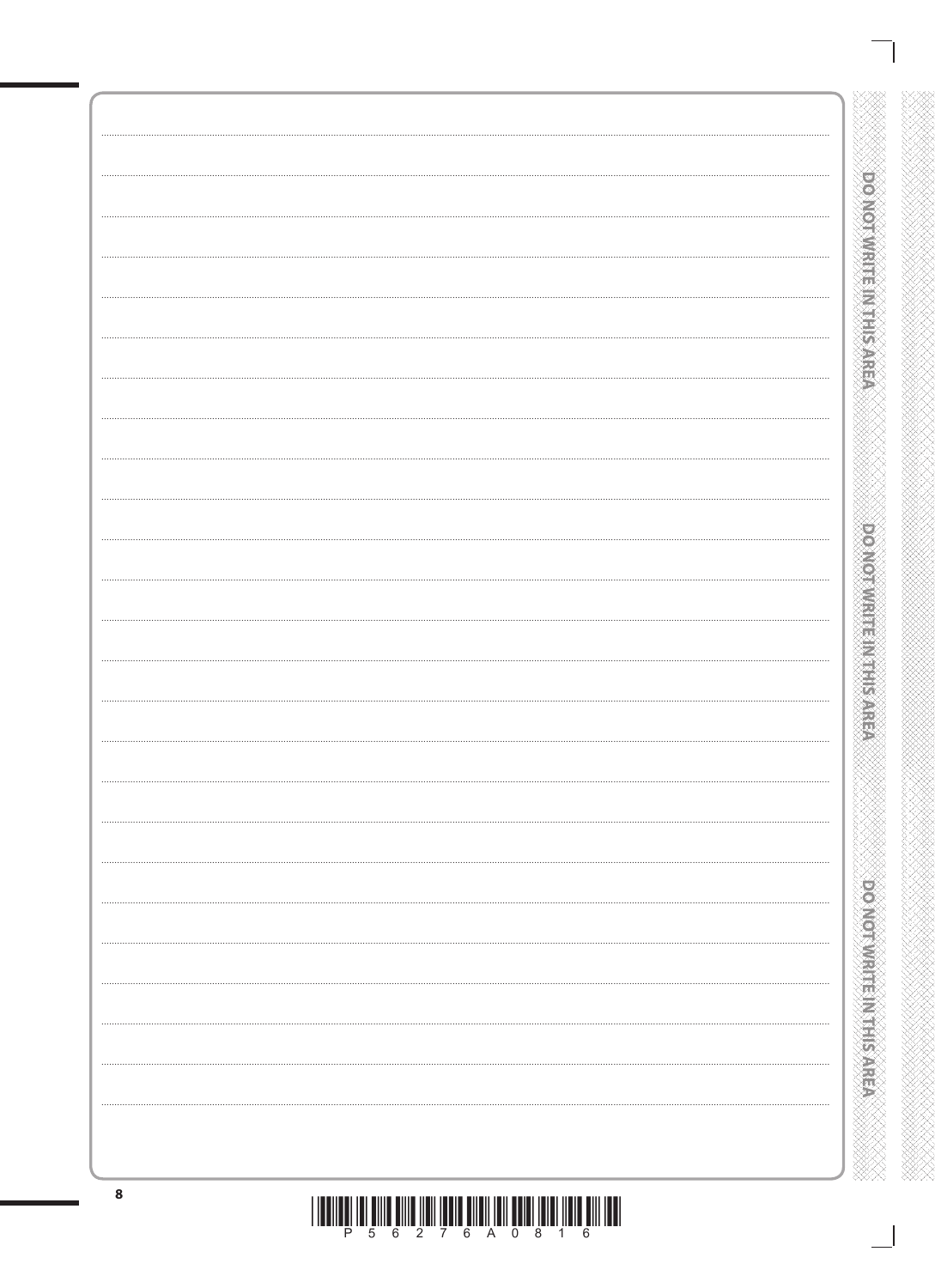| What is the main difference between these views?              |     |
|---------------------------------------------------------------|-----|
| Explain your answer, using details from both interpretations. | (4) |
|                                                               |     |
|                                                               |     |
|                                                               |     |
|                                                               |     |
|                                                               |     |
|                                                               |     |
|                                                               |     |
|                                                               |     |
|                                                               |     |
|                                                               |     |
|                                                               |     |
|                                                               |     |
|                                                               |     |
|                                                               |     |
|                                                               |     |
|                                                               |     |
|                                                               |     |
|                                                               |     |
|                                                               |     |
|                                                               |     |
|                                                               |     |
|                                                               |     |

**DOMOT WRITE IN THIS AREA** 

*REAL EXAMPLE MARKED AND SOME* 

**DONOTWRITEINTHIS AREA** 



 $\mathbf{9}$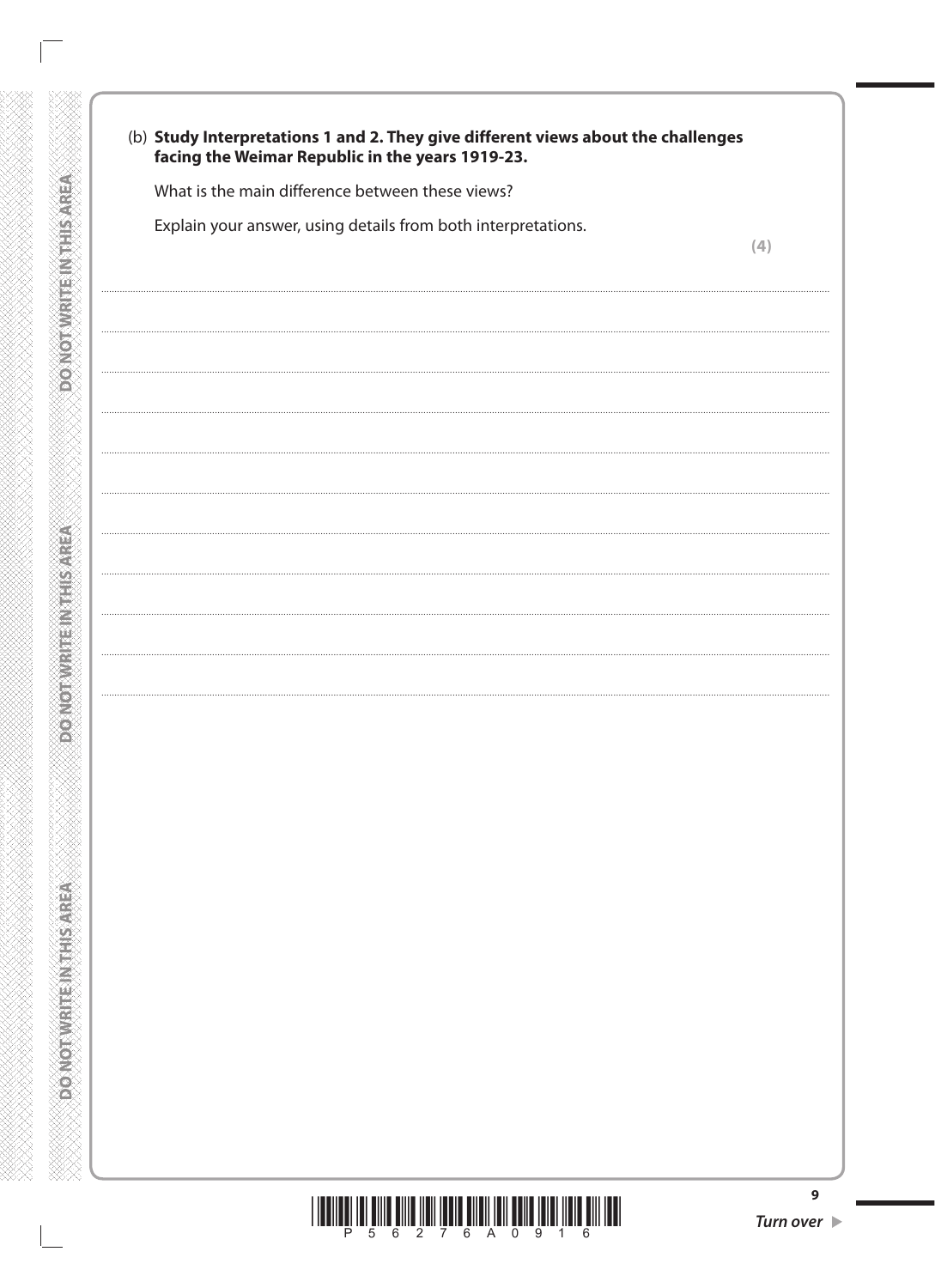| challenges facing the Weimar Republic in the years 1919-23.<br>You may use Sources B and C to help explain your answer. |     |
|-------------------------------------------------------------------------------------------------------------------------|-----|
|                                                                                                                         | (4) |
|                                                                                                                         |     |
|                                                                                                                         |     |
|                                                                                                                         |     |
|                                                                                                                         |     |
|                                                                                                                         |     |
|                                                                                                                         |     |
|                                                                                                                         |     |
|                                                                                                                         |     |
|                                                                                                                         |     |
|                                                                                                                         |     |
|                                                                                                                         |     |
|                                                                                                                         |     |
|                                                                                                                         |     |
|                                                                                                                         |     |
|                                                                                                                         |     |
|                                                                                                                         |     |
|                                                                                                                         |     |
|                                                                                                                         |     |
|                                                                                                                         |     |
|                                                                                                                         |     |
|                                                                                                                         |     |
|                                                                                                                         |     |
|                                                                                                                         |     |
|                                                                                                                         |     |
|                                                                                                                         |     |
|                                                                                                                         |     |
|                                                                                                                         |     |
|                                                                                                                         |     |
|                                                                                                                         |     |

 $\overline{\mathbb{I}}$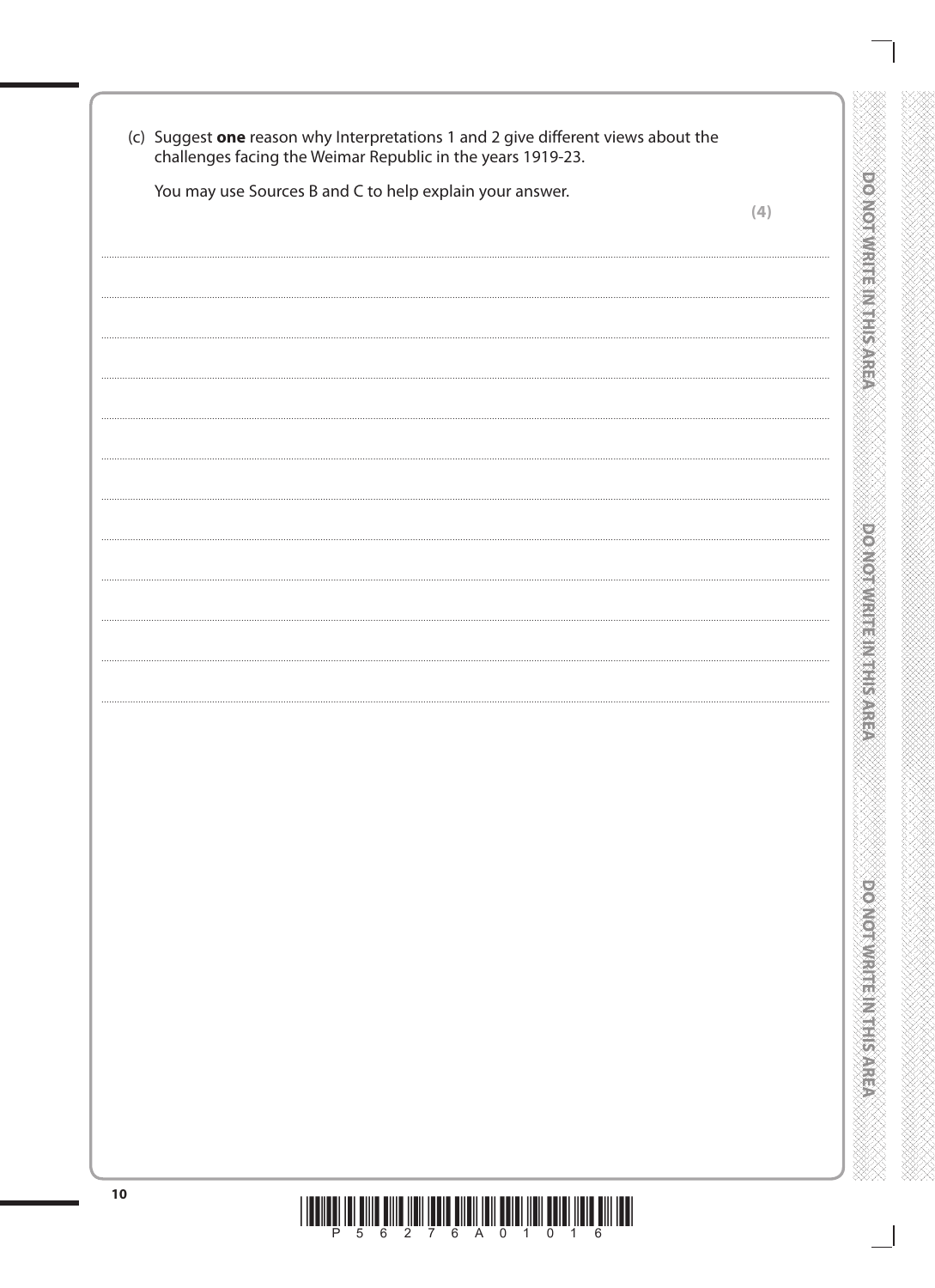| assessed in part (d).                                                                                                   |      |
|-------------------------------------------------------------------------------------------------------------------------|------|
| (d) How far do you agree with Interpretation 2 about the challenges facing the<br>Weimar Republic in the years 1919-23? |      |
| Explain your answer, using both interpretations and your knowledge of the                                               |      |
| historical context.                                                                                                     | (16) |
|                                                                                                                         |      |
|                                                                                                                         |      |
|                                                                                                                         |      |
|                                                                                                                         |      |
|                                                                                                                         |      |
|                                                                                                                         |      |
|                                                                                                                         |      |
|                                                                                                                         |      |
|                                                                                                                         |      |
|                                                                                                                         |      |
|                                                                                                                         |      |
|                                                                                                                         |      |
|                                                                                                                         |      |
|                                                                                                                         |      |
|                                                                                                                         |      |
|                                                                                                                         |      |
|                                                                                                                         |      |
|                                                                                                                         |      |
|                                                                                                                         |      |
|                                                                                                                         |      |
|                                                                                                                         |      |
|                                                                                                                         |      |
|                                                                                                                         |      |
|                                                                                                                         |      |
|                                                                                                                         |      |
|                                                                                                                         |      |

**DONOTWRITEINTHSAREA** 

**DONOTWRITEINTHISAREA** 

**ASSASHENGEMENTONOG** 

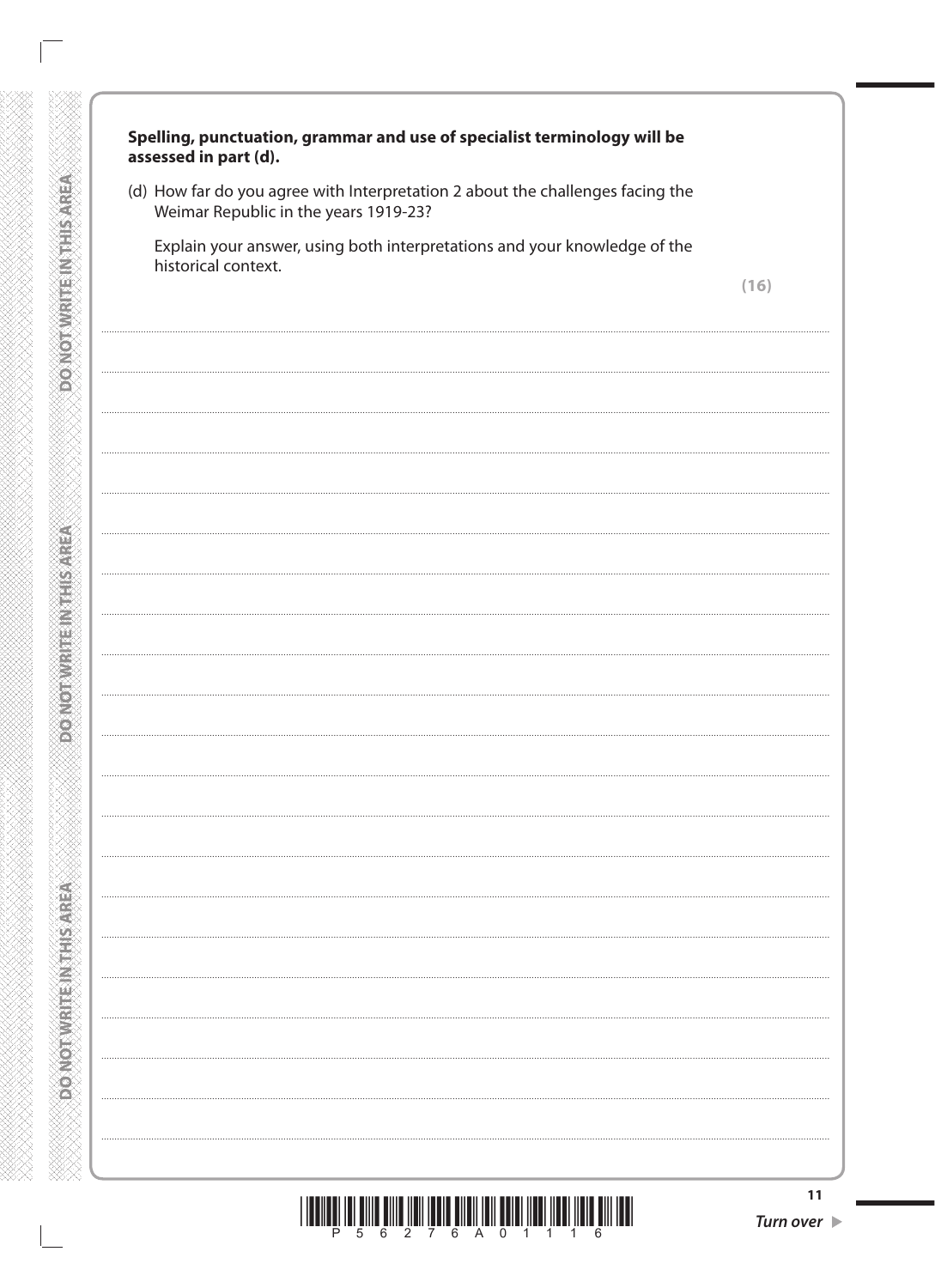| <b>POWOTWRITERNIERS AREA</b><br>.<br>.<br><b>CONSTRUCTION</b><br><br><b>DOMOTIVE RESIDENCES</b><br><br>.<br>12 |  |
|----------------------------------------------------------------------------------------------------------------|--|
|                                                                                                                |  |
|                                                                                                                |  |
|                                                                                                                |  |
|                                                                                                                |  |
|                                                                                                                |  |
|                                                                                                                |  |
|                                                                                                                |  |
|                                                                                                                |  |
|                                                                                                                |  |
|                                                                                                                |  |
|                                                                                                                |  |
|                                                                                                                |  |
|                                                                                                                |  |
|                                                                                                                |  |
|                                                                                                                |  |
|                                                                                                                |  |
|                                                                                                                |  |
|                                                                                                                |  |
|                                                                                                                |  |
|                                                                                                                |  |
|                                                                                                                |  |
|                                                                                                                |  |
|                                                                                                                |  |
|                                                                                                                |  |
|                                                                                                                |  |
|                                                                                                                |  |
|                                                                                                                |  |
|                                                                                                                |  |
|                                                                                                                |  |
|                                                                                                                |  |
|                                                                                                                |  |
|                                                                                                                |  |
|                                                                                                                |  |
|                                                                                                                |  |
|                                                                                                                |  |
|                                                                                                                |  |
|                                                                                                                |  |
|                                                                                                                |  |
|                                                                                                                |  |
|                                                                                                                |  |
|                                                                                                                |  |
|                                                                                                                |  |
|                                                                                                                |  |
|                                                                                                                |  |
|                                                                                                                |  |
|                                                                                                                |  |
|                                                                                                                |  |
|                                                                                                                |  |
|                                                                                                                |  |
|                                                                                                                |  |
|                                                                                                                |  |
|                                                                                                                |  |
|                                                                                                                |  |
|                                                                                                                |  |
|                                                                                                                |  |
|                                                                                                                |  |
|                                                                                                                |  |
|                                                                                                                |  |
|                                                                                                                |  |
|                                                                                                                |  |
|                                                                                                                |  |
|                                                                                                                |  |
|                                                                                                                |  |
|                                                                                                                |  |
|                                                                                                                |  |
|                                                                                                                |  |
|                                                                                                                |  |
|                                                                                                                |  |
|                                                                                                                |  |
|                                                                                                                |  |
|                                                                                                                |  |
|                                                                                                                |  |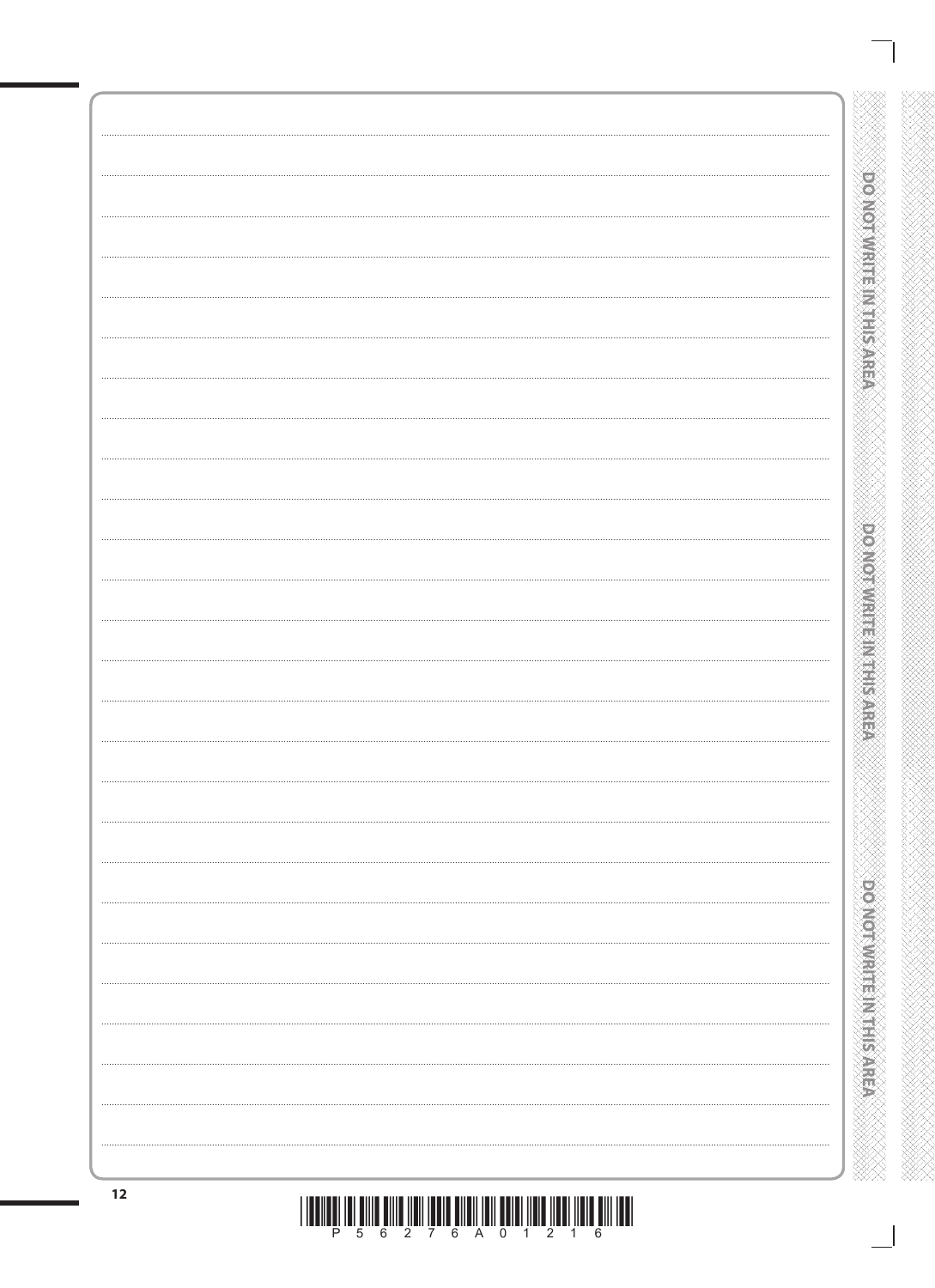| <br><br><br><br><br><br>13 |  |
|----------------------------|--|
|                            |  |
|                            |  |
|                            |  |
|                            |  |
|                            |  |
|                            |  |
|                            |  |
|                            |  |
|                            |  |
|                            |  |
|                            |  |
|                            |  |
|                            |  |
|                            |  |
|                            |  |
|                            |  |
|                            |  |
|                            |  |
|                            |  |
|                            |  |
|                            |  |
|                            |  |
|                            |  |
|                            |  |
|                            |  |
|                            |  |
|                            |  |
|                            |  |
|                            |  |
|                            |  |
|                            |  |
|                            |  |
|                            |  |
|                            |  |
|                            |  |
|                            |  |
|                            |  |
|                            |  |
|                            |  |
|                            |  |
|                            |  |
|                            |  |
|                            |  |
|                            |  |
|                            |  |
|                            |  |
|                            |  |
|                            |  |
|                            |  |
|                            |  |
|                            |  |
|                            |  |
|                            |  |
|                            |  |
|                            |  |
|                            |  |
|                            |  |
|                            |  |
|                            |  |
|                            |  |
|                            |  |
|                            |  |
|                            |  |
|                            |  |
|                            |  |
|                            |  |
|                            |  |
|                            |  |
|                            |  |
|                            |  |
|                            |  |
|                            |  |
|                            |  |
|                            |  |
|                            |  |
|                            |  |
|                            |  |
|                            |  |
|                            |  |
|                            |  |
|                            |  |
|                            |  |
|                            |  |
|                            |  |
|                            |  |
|                            |  |
|                            |  |

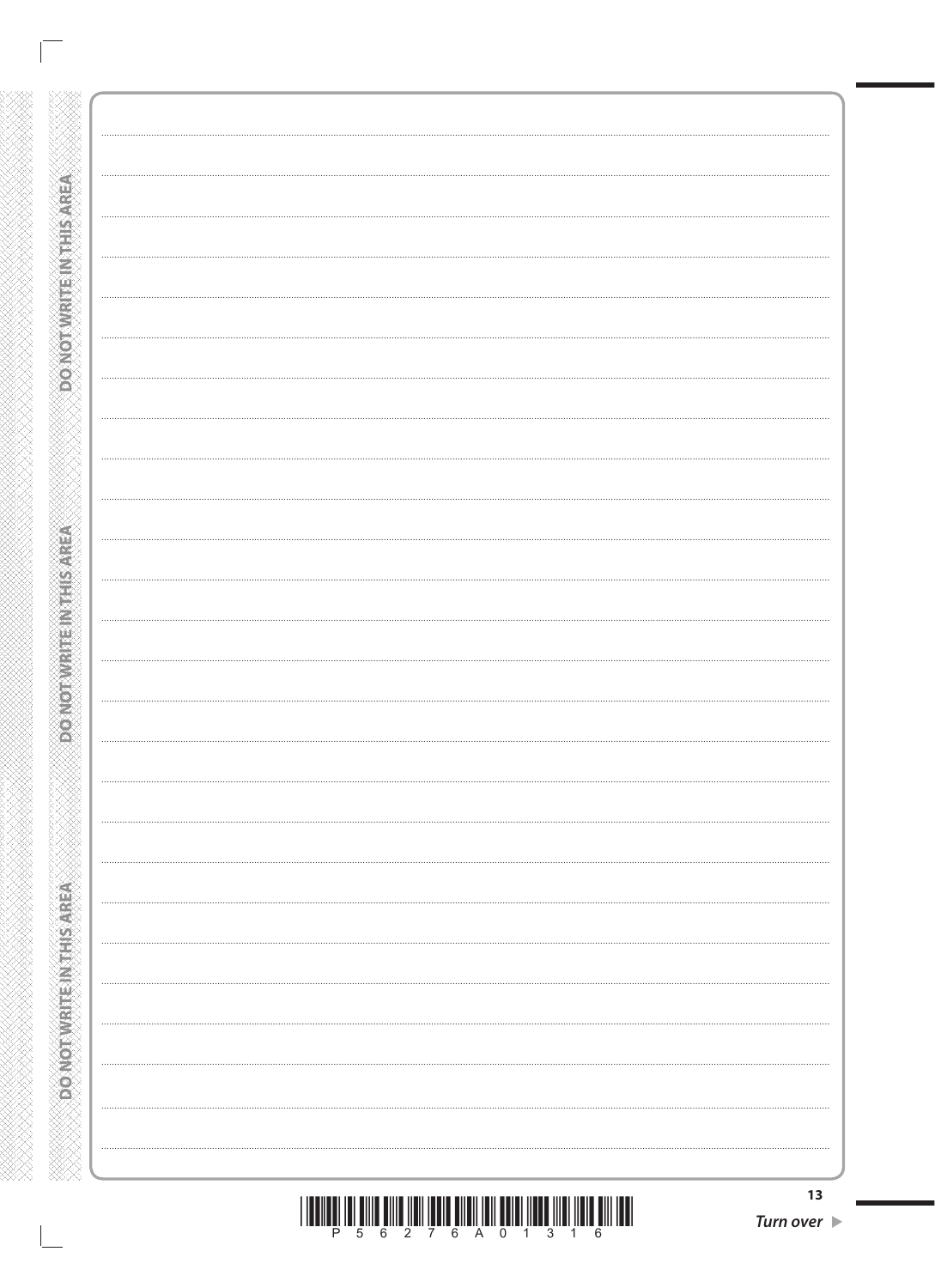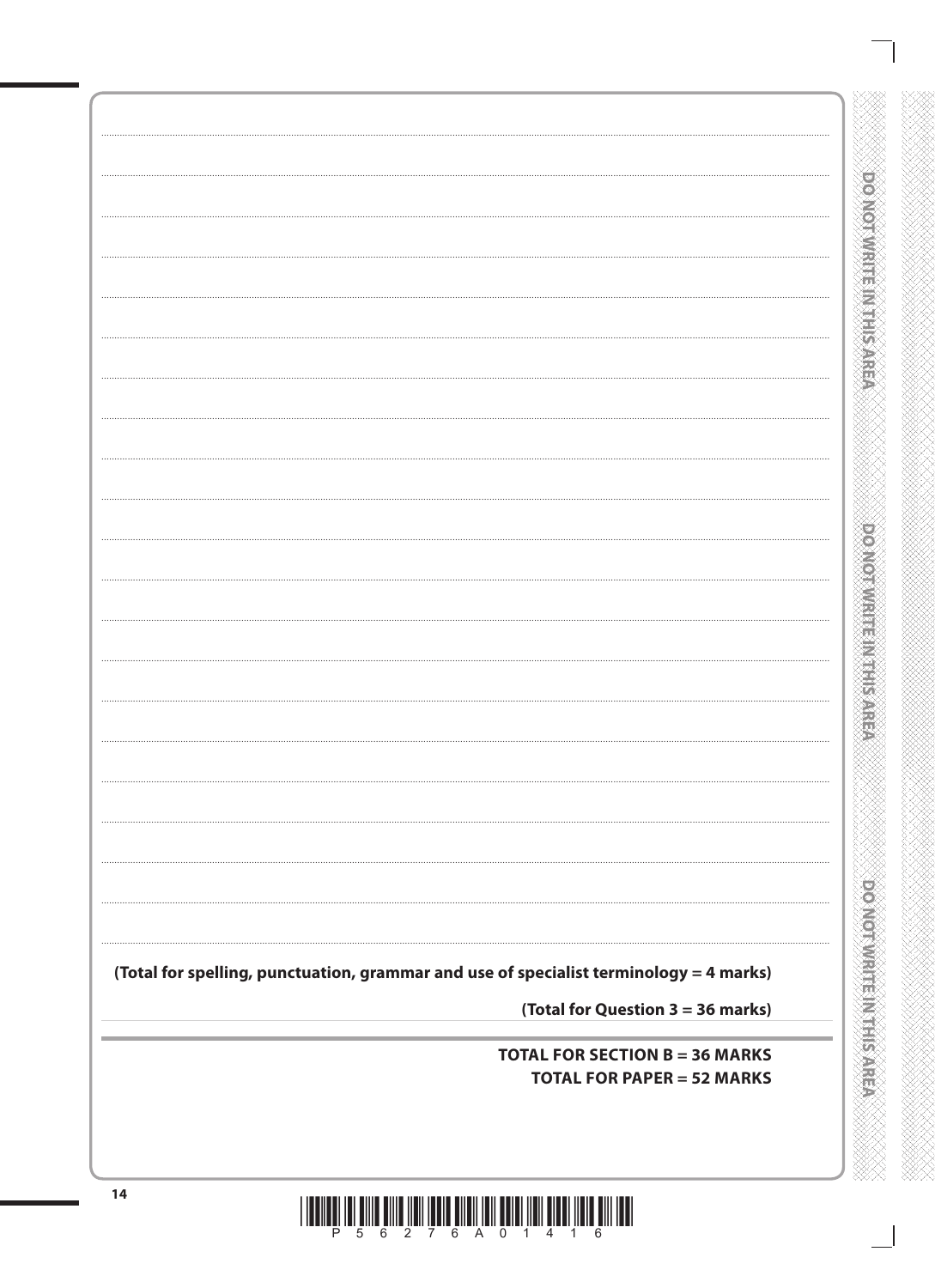

**DOMOTWATEMATHSAREA** 

WWWWWWWWWWWWW

**BLANK PAGE** 

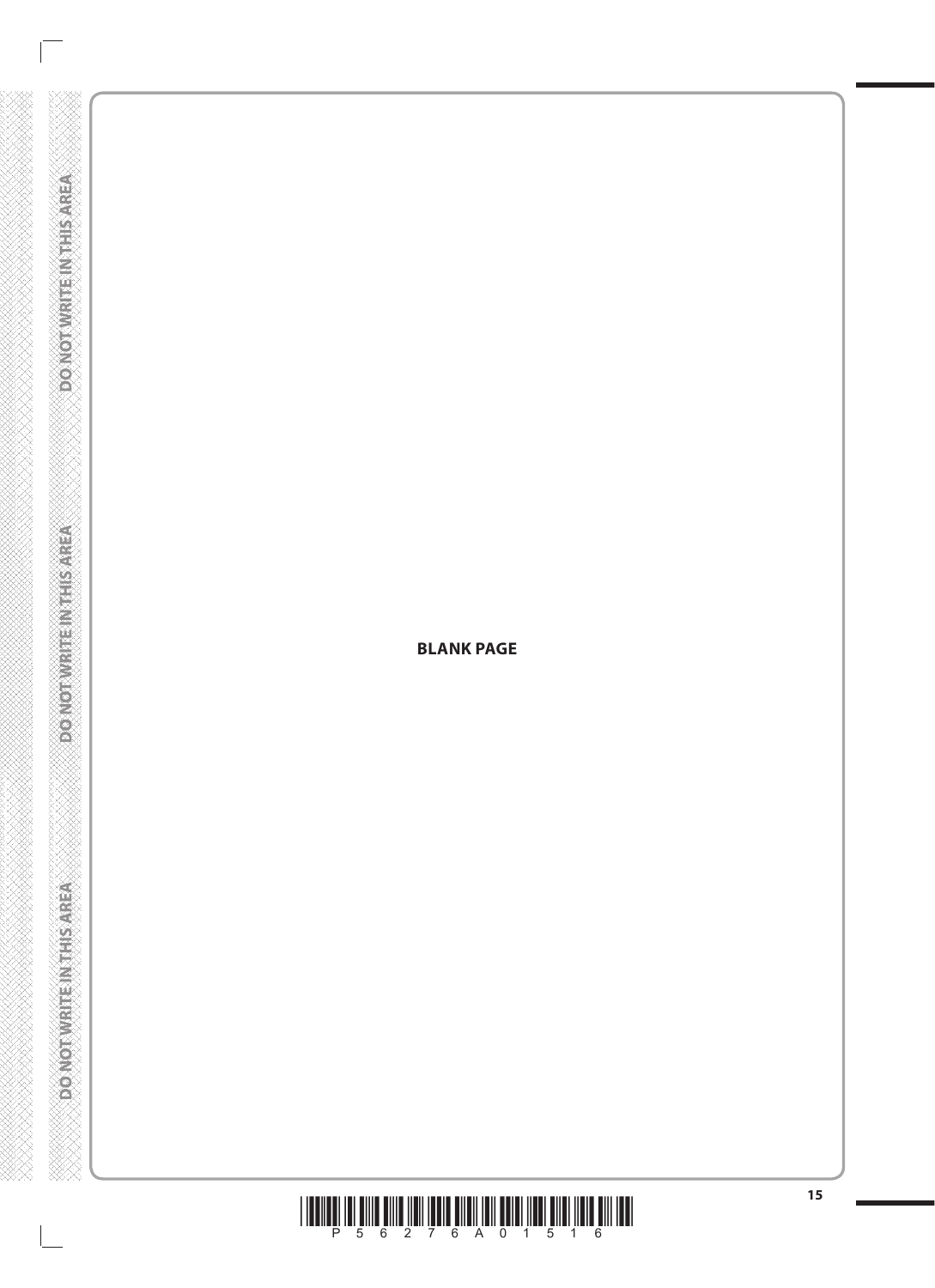## **BLANK PAGE**

#### **Acknowledgements**

Every effort has been made to contact copyright holders to obtain their permission for the use of copyright material. Pearson Education Ltd. will, if notified, be happy to rectify any errors or omissions and include any such rectifications in future editions.

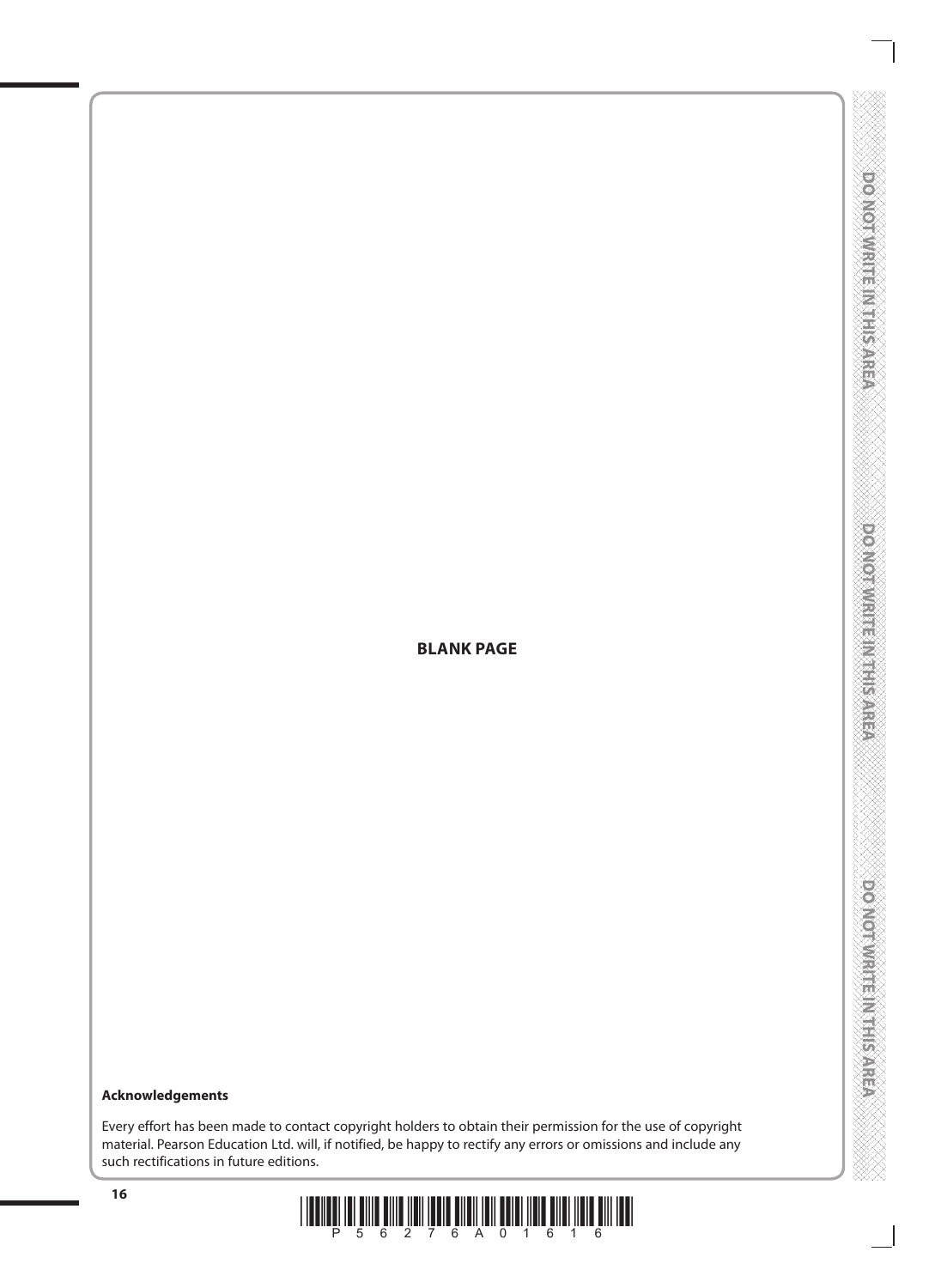# Paper Reference **1HI0/31 Do not return this booklet with the question paper.** Tuesday 12 June 2018 – Afternoon **Sources/Interpretations Booklet Pearson Edexcel GCSE (9–1) History Paper 3: Modern depth study Option 31: Weimar and Nazi Germany, 1918–39**





*Turn over* 

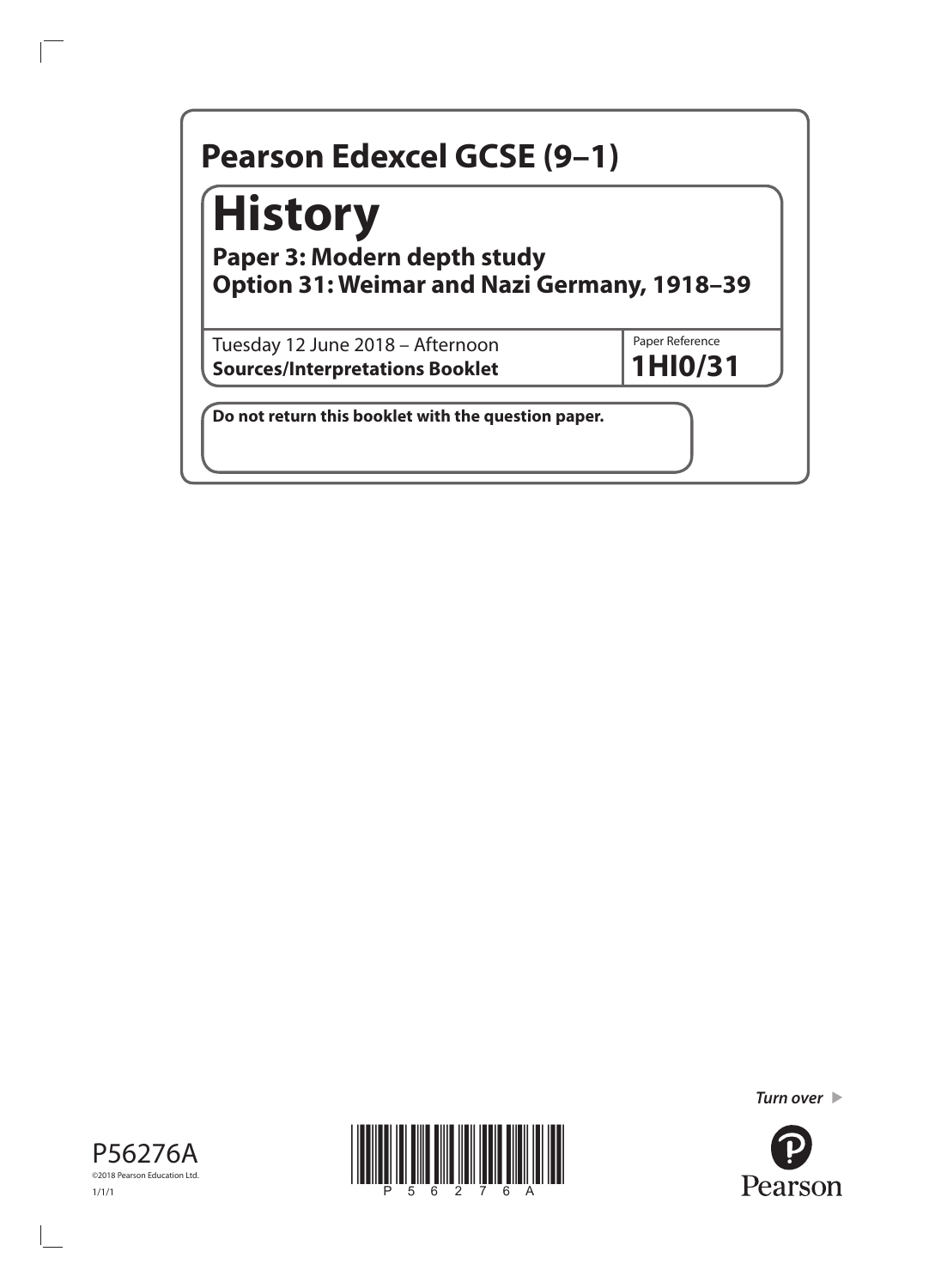#### **Sources/interpretations for use with Section B.**

**Source B:** A photograph published in a German newspaper in March 1920. It shows Freikorps soldiers taking part in the Kapp Putsch. The soldiers are occupying an area in Berlin near to the Reichstag building.



**Source C:** From an interview with a German woman in 1974. She was a factory worker during the early years of the Weimar Republic. Here she is recalling the hyperinflation of 1923.

You got paid at the end of every day. You had to spend it straight away because the next day your wages would only be worth half as much as the day before. Money was literally not worth the paper it was printed on.

Many people who had their savings in bank accounts lost all the money they had managed to scrape together. We asked ourselves, 'How can that happen? How is it that the government can't control this inflation which wipes out the life savings of most people?' We never got an answer that meant anything.

After the hyperinflation, people didn't trust the government anymore.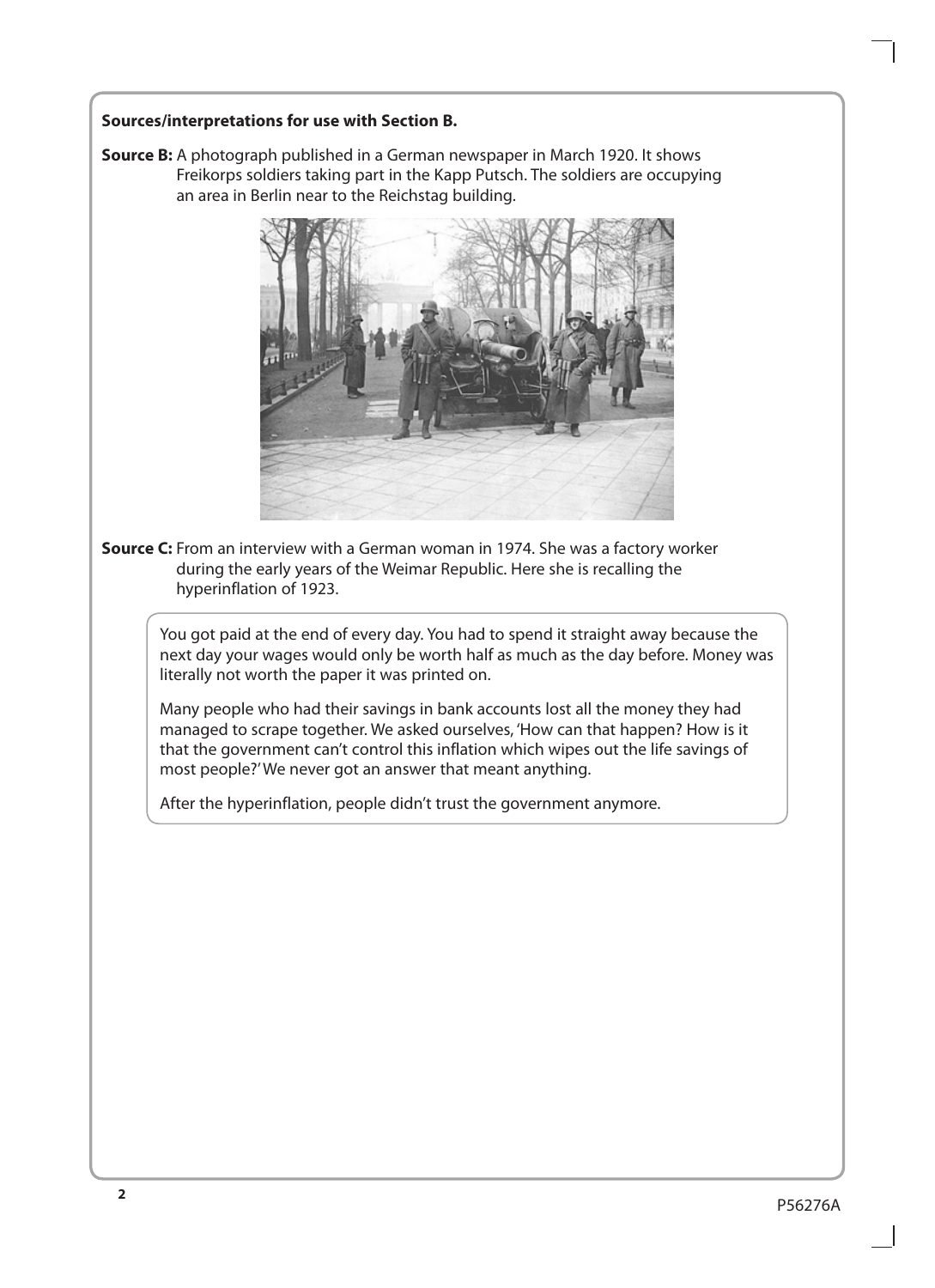**Interpretation 1:** From *The Weimar Republic, 1918-24* by M. Rathbone, published in 2013.

Some democratic parties did support the Weimar Republic. However, powerful political groups on both the Left and the Right refused to accept the existence of the Weimar Republic. They were prepared to destroy it by force and replace it with their own form of government. They took action against the Republic very soon after it was created. This made it difficult for the new government to maintain order and govern Germany.

**Interpretation 2:** From *Alpha History,* a history website.

The hyperinflation which happened in 1923 forced the Weimar government to fear for its own existence.

After the French had occupied the Ruhr, the industrial workers had gone on strike. The Weimar government supported the strikers by printing more paper money in order to pay them. As the strike continued, the government could not find a solution and simply printed even more money. This ruined the economy. People talked openly about removing the government by a popular revolution or a military putsch.